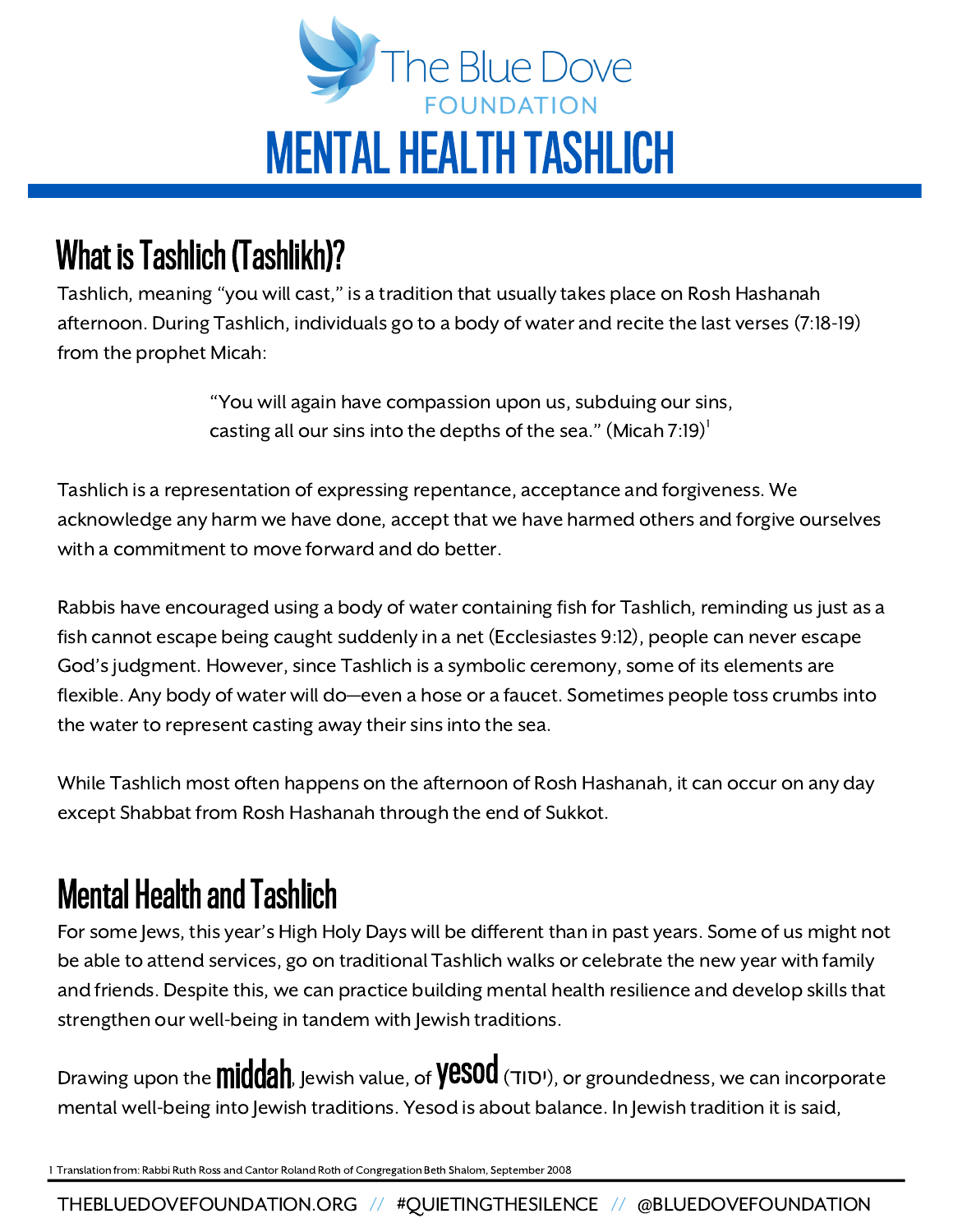

"Every person should have two pockets so he can reach into one or the other, according to his needs. In one pocket, carry a note that says  $^\cdot$   $\operatorname{\sf Bish}$ vili  $\operatorname{\sf Niv}$ ra  $\operatorname{\sf Ha}^\cdot 0$ lam $-$ For my sake, the world was created.' In the other pocket, a note that says, '**Anochi afar va'efer** —I am dust and ashes.'" (Rabbi Simcha Bunim of Przysucha, 19th century CE).

At its core, this means we need to learn to hold two ideas at the same time: 1) I am worthy and have value simply by being me and 2) I have flaws and have made mistakes, so I need to grow. These two seemingly opposite, but actually synchronousideas, mirror the themes of repentance, acceptance and forgivenessthat create the Tashlich tradition.

## **Tashlich Activity**

This year, consider practicing this mental health walking meditation that incorporates both yesod (groundedness) and  $k$ avanah, the Jewish value dedicated to the act of creating an intention or engaging with the sincere feelings and direction of the heart.

## **Traditional Tashlich Prayer**

fathers from days of old. (Micah 7:18-19)  $\degree$ Who is a God like You, forgiving iniquity and pardoning the transgression of the remnant of Your people? You do not maintain anger forever but You delight in loving-kindness. You will again have compassion upon us, subduing our sins, casting all our sins into the depths of the sea. You will show faithfulness to Jacob and enduring love to Abraham, as You promised our

Think about your actions this past year. What are you most proud of, and what **DO** Think about your actions to would you do differently?

"Who is a God like You, forgiving iniquity and pardoning the transgression of the **SAY** "Who is a God like You, for remnant of Your people?"

2 Translation from: Rabbi Ruth Ross and Cantor Roland Roth of Congregation Beth Shalom, September 2008